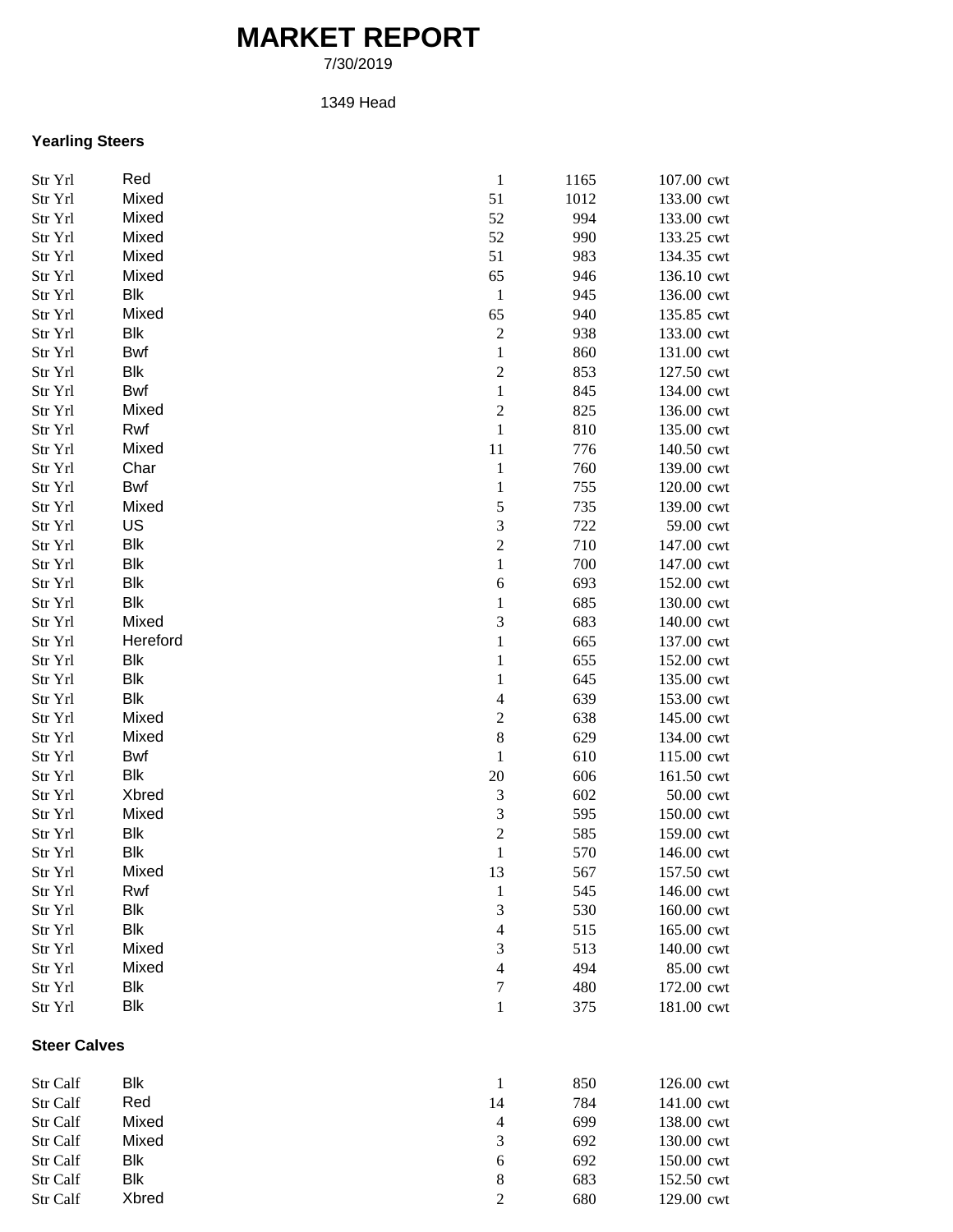| Str Calf                | Mixed          | $\,$ 8 $\,$              | 651        | 144.00 cwt               |
|-------------------------|----------------|--------------------------|------------|--------------------------|
| Str Calf                | <b>Blk</b>     | $\mathbf{1}$             | 650        | 137.00 cwt               |
| Str Calf                | <b>Blk</b>     | $\,1$                    | 630        | 143.00 cwt               |
| Str Calf                | Red            | 6                        | 629        | 158.50 cwt               |
| Str Calf                | Mixed          | $\overline{\mathcal{L}}$ | 625        | 158.00 cwt               |
| Str Calf                | Blk            | 5                        | 594        | 150.00 cwt               |
| Str Calf                | Char           | $\,1$                    | 585        | 140.00 cwt               |
| Str Calf                | <b>Blk</b>     | $\mathbf 1$              | 570        | 149.00 cwt               |
| Str Calf                | <b>Blk</b>     | 10                       | 546        | 153.00 cwt               |
| Str Calf                | Blk            | $\mathbf{1}$             | 525        | 155.00 cwt               |
| Str Calf                | <b>Bwf</b>     | $\mathbf{1}$             | 485        | 151.00 cwt               |
| Str Calf                | Mexican        | $\,1$                    | 480        | 107.50 cwt               |
| Str Calf                | <b>Blk</b>     | $\,1$                    | 465        | 154.00 cwt               |
| Str Calf                | Blk            | $\overline{7}$           | 423        | 160.00 cwt               |
| Str Calf                | Mixed          | 8                        | 422        | 157.50 cwt               |
| Str Calf                | Blk            | $\,1$                    | 385        | 75.00 cwt                |
| Str Calf                | Rwf            | $\,1$                    | 375        | 127.50 cwt               |
| Str Calf                | <b>Blk</b>     | 3                        | 355        | 185.00 cwt               |
| Str Calf                | <b>Blk</b>     | $\overline{c}$           | 350        | 161.00 cwt               |
| Str Calf                | <b>Blk</b>     | $\overline{\mathcal{L}}$ | 324        | 164.00 cwt               |
| Str Calf                | <b>Blk</b>     | $\,1$                    | 320        | 159.00 cwt               |
| Str Calf                | <b>Blk</b>     | $\mathbf{1}$             | 305        | 210.00 hd                |
| Str Calf                | Mixed<br>Mixed | $\overline{\mathcal{L}}$ | 199        | 385.00 hd                |
| Str Calf                |                | $\mathbf{1}$             | 145        | 190.00 hd                |
| <b>Yearling Heifers</b> |                |                          |            |                          |
| Hfr Yrl                 | Rwf            | $\mathbf{1}$             | 995        | 80.00 cwt                |
| Hfr Yrl                 | Red            | 8                        | 956        | 118.00 cwt               |
| Hfr Yrl                 | <b>Blk</b>     | $\overline{c}$           | 858        | 118.00 cwt               |
| Hfr Yrl                 | <b>Blk</b>     | $\,1$                    | 855        | 105.00 cwt               |
| Hfr Yrl                 | Mixed          | $10\,$                   | 840        | 124.00 cwt               |
| Hfr Yrl                 | Mixed          | 14                       | 811        | 126.50 cwt               |
| Hfr Yrl                 | Char           | $\mathbf{1}$             | 800        | 87.00 cwt                |
| Hfr Yrl                 | <b>Blk</b>     | 3                        | 758        | 124.00 cwt               |
| Hfr Yrl                 | Blk            | $\mathbf 1$              | 750        | 121.00 cwt               |
| Hfr Yrl                 | <b>Blk</b>     | $\overline{c}$           | 740        | 119.00 cwt               |
| Hfr Yrl                 | Blk            | $\mathbf{1}$             | 740        | 127.00 cwt               |
| Hfr Yrl                 | <b>Blk</b>     | 1                        | 720        | 105.00 cwt               |
| Hfr Yrl                 | Mixed          | 3                        | 707        | 126.00 cwt               |
| Hfr Yrl                 | Mixed          | $22\,$                   | 669        | 134.50 cwt               |
| Hfr Yrl                 | <b>Blk</b>     | $\mathbf{1}$             | 665        | 54.00 cwt                |
| Hfr Yrl                 | <b>Blk</b>     | $\overline{c}$           | 650        | 133.50 cwt               |
| Hfr Yrl                 | Blk<br>Bwf     | $\,1$                    | 645        | 93.00 cwt<br>126.00 cwt  |
| Hfr Yrl                 | Xbred          | $\mathbf{1}$<br>$\,1$    | 640<br>640 |                          |
| Hfr Yrl<br>Hfr Yrl      | Blk            | 3                        | 635        | 100.00 cwt<br>134.00 cwt |
| Hfr Yrl                 | Blk            | $\,1$                    | 635        | 120.00 cwt               |
| Hfr Yrl                 | Xbred          | $\overline{c}$           | 625        | 49.00 cwt                |
| Hfr Yrl                 | Xbred          | $\,1$                    | 625        | 118.00 cwt               |
| Hfr Yrl                 | <b>Blk</b>     | 5                        | 625        | 135.00 cwt               |
| Hfr Yrl                 | Mixed          | 3                        | 603        | 125.00 cwt               |
| Hfr Yrl                 | US             | $\overline{c}$           | 600        | 51.00 cwt                |
| Hfr Yrl                 | <b>Blk</b>     | 3                        | 595        | 122.00 cwt               |
| Hfr Yrl                 | Mixed          | $\overline{c}$           | 590        | 99.00 cwt                |
| Hfr Yrl                 | Blk            | 8                        | 579        | 129.00 cwt               |
| Hfr Yrl                 | Blk            | $\mathbf{1}$             | 555        | 50.00 cwt                |
| Hfr Yrl                 | Char           | $\mathbf{1}$             | 545        | 123.00 cwt               |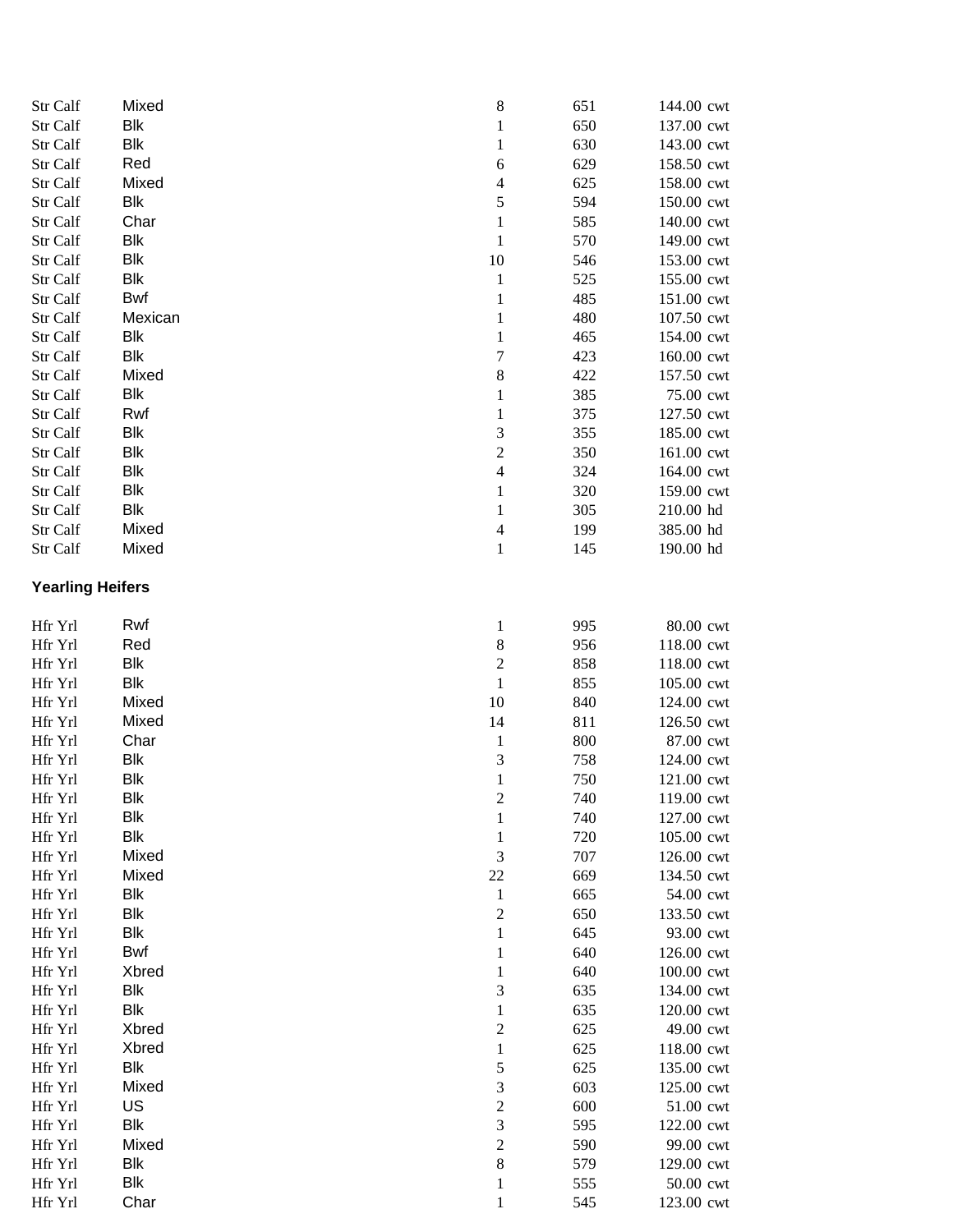| Hfr Yrl              | Blk          | 3                        | 540 | 140.00 cwt |
|----------------------|--------------|--------------------------|-----|------------|
| Hfr Yrl              | Mixed        | 7                        | 540 | 136.00 cwt |
| Hfr Yrl              | Mixed        | 5                        | 534 | 133.00 cwt |
| Hfr Yrl              | Blk          | 14                       | 530 | 143.00 cwt |
| Hfr Yrl              | <b>Xbred</b> | $\mathbf{1}$             | 520 | 50.00 cwt  |
| Hfr Yrl              | Blk          | $\,1\,$                  | 510 | 122.00 cwt |
| Hfr Yrl              | <b>Xbred</b> | $\,1$                    | 510 | 73.00 cwt  |
| Hfr Yrl              | Red          | $\,1$                    | 500 | 126.00 cwt |
| Hfr Yrl              | Blk          | $\,1\,$                  | 480 | 134.00 cwt |
| Hfr Yrl              | Blk          | 5                        | 458 | 149.00 cwt |
| Hfr Yrl              | <b>Xbred</b> | $\,1\,$                  | 435 | 50.00 cwt  |
| Hfr Yrl              | Blk          | $\,1$                    | 375 | 125.00 cwt |
| Hfr Yrl              | Blk          | $\overline{\mathbf{c}}$  | 363 | 151.00 cwt |
| Hfr Yrl              | Bwf          | $\overline{\mathbf{c}}$  | 345 | 148.00 cwt |
| Hfr Yrl              | Char         | $\,1$                    | 230 | 159.00 cwt |
| <b>Heifer Calves</b> |              |                          |     |            |
| Hfr Calf             | Red          | $\mathbf{1}$             | 860 | 86.00 cwt  |
| Hfr Calf             | Mixed        | 16                       | 757 | 136.00 cwt |
| Hfr Calf             | Blk          | $\mathfrak{Z}$           | 730 | 126.00 cwt |
| Hfr Calf             | <b>Blk</b>   | 11                       | 704 | 136.00 cwt |
| Hfr Calf             | Blk          | $\boldsymbol{2}$         | 703 | 124.00 cwt |
| Hfr Calf             | Mixed        | 6                        | 618 | 121.50 cwt |
| Hfr Calf             | Mixed        | $11\,$                   | 615 | 125.00 cwt |
| Hfr Calf             | Red          | $\sqrt{ }$               | 590 | 140.00 cwt |
| Hfr Calf             | Blk          | 3                        | 588 | 141.00 cwt |
| Hfr Calf             | Blk          | $\overline{c}$           | 570 | 124.00 cwt |
| Hfr Calf             | Blk          | 17                       | 488 | 132.25 cwt |
| Hfr Calf             | Red          | $\mathbf{1}$             | 480 | 133.00 cwt |
| Hfr Calf             | Blk          | 5                        | 474 | 132.00 cwt |
| Hfr Calf             | Red          | $\,1$                    | 430 | 142.00 cwt |
| Hfr Calf             | Blk          | $\mathbf{1}$             | 405 | 134.00 cwt |
| Hfr Calf             | Mixed        | $\overline{7}$           | 403 | 135.00 cwt |
| Hfr Calf             | Blk          | 5                        | 396 | 140.00 cwt |
| Hfr Calf             | Blk          | 7                        | 348 | 140.50 cwt |
| Hfr Calf             | Blk          | $\mathbf{1}$             | 335 | 450.00 hd  |
| Hfr Calf             | Blk          | $\mathbf{1}$             | 335 | 160.00 hd  |
| Hfr Calf             | Blk          | $\overline{c}$           | 325 | 151.00 cwt |
| Hfr Calf             | Blk          | $\,1$                    | 310 | 350.00 hd  |
| Hfr Calf             | Blk          | $\mathbf{1}$             | 305 | 122.50 cwt |
| Hfr Calf             | Blk          | 3                        | 300 | 147.00 cwt |
| Hfr Calf             | Blk          | $\,1$                    | 285 | 148.00 cwt |
| Hfr Calf             | Mixed        | $\overline{\mathbf{c}}$  | 285 | 148.00 cwt |
| Hfr Calf             | Blk          | 5                        | 280 | 485.00 hd  |
| Hfr Calf             | Mixed        | $\overline{\mathcal{L}}$ | 250 | 420.00 hd  |
| Hfr Calf             | Blk          | $\mathbf 1$              | 240 | 335.00 hd  |
| Hfr Calf             | Red          | 3                        | 188 | 310.00 hd  |
| Hfr Calf             | Mixed        | $\overline{c}$           | 175 | 180.00 hd  |
| Hfr Calf             | Mixed        | $\,1$                    | 160 | 100.00 hd  |
| Hfr Calf             | Blk          | $\,1\,$                  | 130 | 150.00 hd  |
| Hfr Calf             | Blk          | $\mathbf{1}$             | 130 | 300.00 hd  |
| Hfr Calf             | Blk          | $\overline{2}$           | 90  | 185.00 hd  |
| <b>Bull Calves</b>   |              |                          |     |            |
| <b>Bull Calf</b>     | Blk          | $\mathbf{1}$             | 775 | 111.00 cwt |
| <b>Bull Calf</b>     | Blk          | $\mathfrak{Z}$           | 703 | 110.00 cwt |
|                      |              |                          |     |            |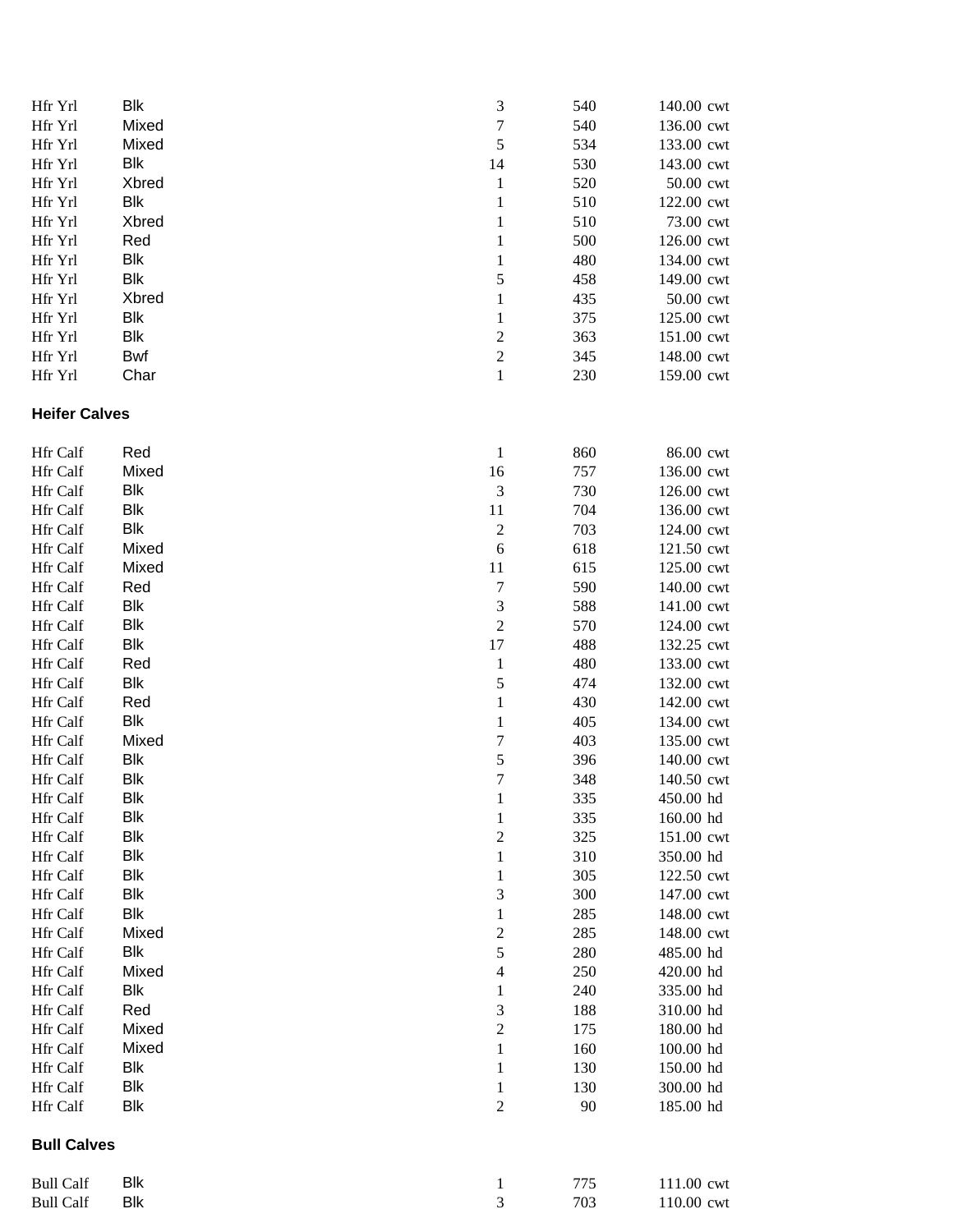| <b>Bull Calf</b>    | Mixed               | $\ensuremath{\mathfrak{Z}}$ | 640          | 125.00 cwt              |
|---------------------|---------------------|-----------------------------|--------------|-------------------------|
| <b>Bull Calf</b>    | <b>Blk</b>          | $\overline{c}$              | 593          | 116.00 cwt              |
| <b>Bull Calf</b>    | Red                 | $\overline{c}$              | 580          | 125.00 cwt              |
| <b>Bull Calf</b>    | <b>Blk</b>          | $\mathbf{1}$                | 565          | 91.00 cwt               |
| <b>Bull Calf</b>    | <b>Blk</b>          | 17                          | 529          | 146.50 cwt              |
| <b>Bull Calf</b>    | <b>Blk</b>          | $\overline{4}$              | 508          | 141.00 cwt              |
| <b>Bull Calf</b>    | <b>Blk</b>          | $\mathbf{1}$                | 425          | 65.00 cwt               |
| <b>Bull Calf</b>    | Rwf                 | $\mathbf{1}$                | 395          | 145.00 cwt              |
| <b>Bull Calf</b>    | <b>Blk</b>          | $\mathbf{1}$                | 385          | 147.50 cwt              |
| <b>Bull Calf</b>    | <b>Blk</b>          | $\sqrt{6}$                  | 336          | 179.00 cwt              |
| <b>Bull Calf</b>    | <b>Blk</b>          | $\overline{c}$              | 323          | 161.00 cwt              |
| <b>Bull Calf</b>    | <b>Blk</b>          | $\overline{\mathbf{4}}$     | 273          | 192.50 cwt              |
| <b>Bull Calf</b>    | <b>Blk</b>          | $\mathbf{1}$                | 155          | 230.00 hd               |
| <b>Bred Heifers</b> |                     |                             |              |                         |
| <b>Bred Hfr</b>     | <b>Blk</b>          | $\mathbf{1}$                | 935          | 750.00 hd               |
| <b>Bred Hfr</b>     | <b>Blk</b>          | $\mathbf{1}$                | 860          | 91.00 cwt               |
| <b>Pairs</b>        |                     |                             |              |                         |
| Pair                | Blk                 | $\mathbf{9}$                | 1713         | 1750.00 pr              |
| Pair                | <b>Blk</b>          | 9                           | 1644         | 1750.00 pr              |
| Pair                | <b>Blk</b>          | $\overline{c}$              | 1560         | 1200.00 pr              |
| Pair                | Red                 | $\,1$                       | 1510         | 1575.00 pr              |
| Pair                | <b>Blk</b>          | $\,1$                       | 1470         | 1225.00 pr              |
| Pair                | Mixed               | $\boldsymbol{7}$            | 1398         | 1725.00 pr              |
| Pair                | Mixed               | $\overline{4}$              | 1394         | 1250.00 pr              |
| Pair                | US                  | $\mathbf{1}$                | 1350         | 1030.00 pr              |
| Pair                | <b>Blk</b>          | $\mathbf{1}$                | 1320         | 1320.00 pr              |
| Pair                | <b>Blk</b>          | $\sqrt{ }$                  | 1291         | 775.00 pr               |
| Pair                | Mixed               | $\mathbf{1}$                | 1230         | 1325.00 pr              |
| Pair                | Jersey              | $\mathbf{1}$                | 1185         | 850.00 pr               |
| Pair                | Red                 | $\mathbf{1}$                | 1160         | 1350.00 pr              |
| Pair                | Mixed               | $\boldsymbol{7}$            | 1138         | 1100.00 pr              |
| Pair                | Mixed<br><b>Blk</b> | 6                           | 1132<br>1085 | 900.00 pr<br>1150.00 pr |
| Pair<br>Pair        | Xbred               | $\mathbf{1}$                | 990          |                         |
| Pair                | Mixed               | $\mathbf{1}$<br>$\sqrt{2}$  | 768          | 360.00 pr<br>340.00 pr  |
|                     |                     |                             |              |                         |
| <b>Cows</b>         |                     |                             |              |                         |
| Cow                 | Mixed               | $\sqrt{2}$                  | 1860         | 66.00 cwt               |
| Cow                 | Hereford            | $\mathbf{1}$                | 1750         | 63.00 cwt               |
| Cow                 | Mixed               | $\mathbf{1}$                | 1710         | 1075.00 hd              |
| Cow                 | <b>Blk</b>          | $\mathbf{1}$                | 1670         | 68.00 cwt               |
| Cow                 | <b>Blk</b>          | $\mathbf{1}$                | 1650         | 1150.00 hd              |
| Cow                 | <b>Blk</b>          | $\mathbf{1}$                | 1645         | 64.00 cwt               |
| Cow                 | Mixed               | $\overline{c}$              | 1645         | 66.00 cwt               |
| Cow                 | Mixed               | $\sqrt{2}$                  | 1570         | 1025.00 hd              |
| Cow                 | Blk                 | $\mathbf{1}$                | 1550         | 66.00 cwt               |
| Cow                 | Rwf                 | $\mathbf{1}$                | 1525         | 40.00 cwt               |
| Cow                 | Rwf                 | $\mathbf{1}$                | 1510         | 64.00 cwt               |
| Cow                 | <b>Blk</b>          | $\mathbf{1}$                | 1495         | 63.00 cwt               |
| Cow                 | <b>Blk</b>          | $\mathbf{1}$                | 1435         | 59.00 cwt               |
| Cow                 | <b>Blk</b>          | $\mathbf{1}$                | 1430         | 51.00 cwt               |
| Cow                 | Dairy               | 1                           | 1420         | 750.00 hd               |
| Cow                 | <b>Blk</b>          | $\mathfrak{2}$              | 1395         | 59.00 cwt               |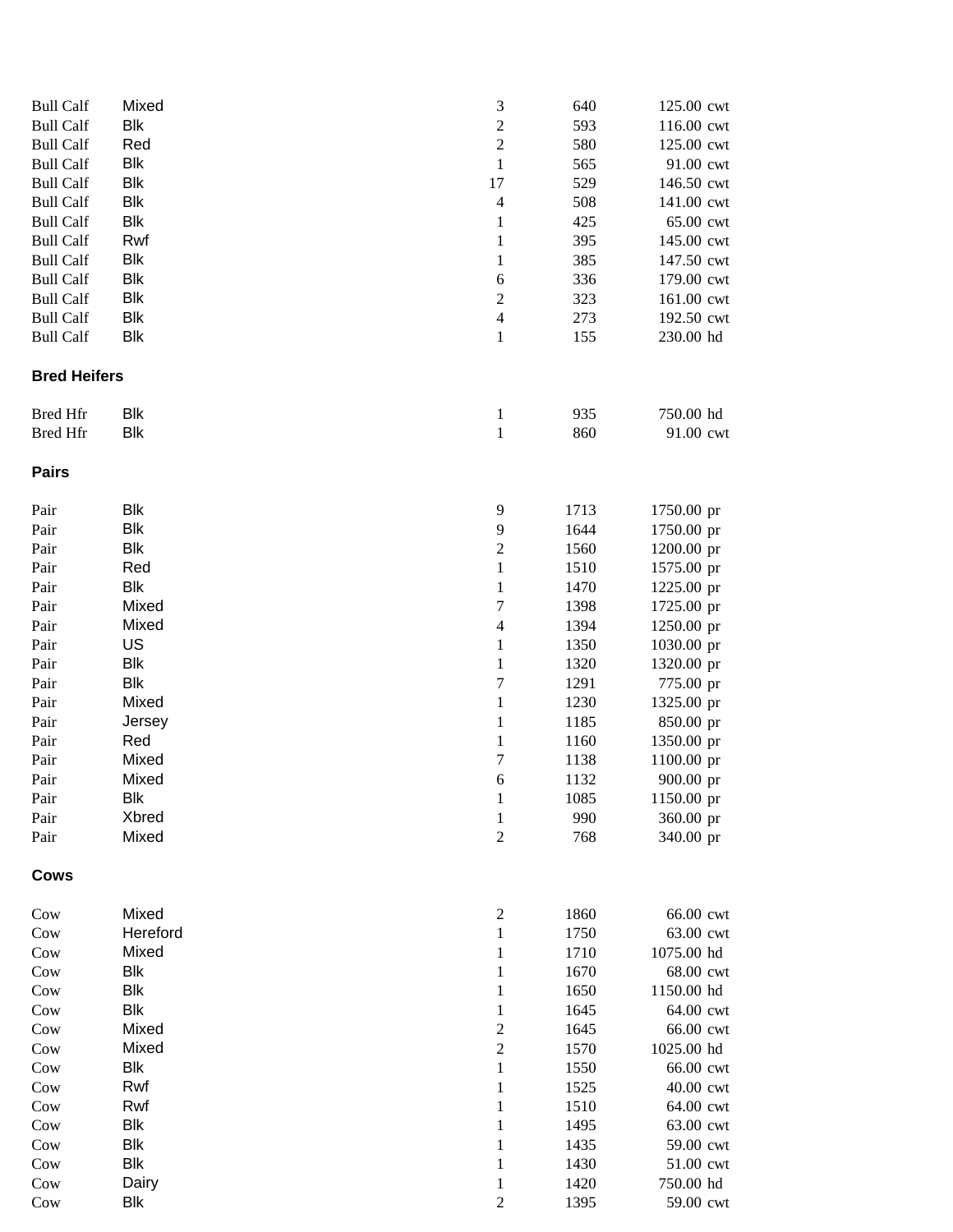| Cow | Blk        | $\mathbf{1}$            | 1380 | 58.00 cwt |
|-----|------------|-------------------------|------|-----------|
| Cow | Char       | $\,1$                   | 1370 | 850.00 hd |
| Cow | <b>Blk</b> | $\,1\,$                 | 1360 | 59.00 cwt |
| Cow | <b>Blk</b> | $\overline{\mathbf{c}}$ | 1345 | 57.00 cwt |
| Cow | <b>Blk</b> | $\,1$                   | 1340 | 930.00 hd |
| Cow | <b>Blk</b> | $\,1$                   | 1330 | 57.50 cwt |
| Cow | <b>Blk</b> | $\overline{c}$          | 1328 | 64.00 cwt |
| Cow | Blk        | $\,1$                   | 1320 | 840.00 hd |
| Cow | Char       | $\mathbf{1}$            | 1320 | 45.00 cwt |
| Cow | <b>Blk</b> | $\mathbf{1}$            | 1315 | 56.00 cwt |
| Cow | Char       | $\mathbf{1}$            | 1315 | 59.00 cwt |
| Cow | <b>Blk</b> | $\mathbf{1}$            | 1305 | 52.00 cwt |
| Cow | Mixed      | $\mathbf{1}$            | 1300 | 56.00 cwt |
| Cow | Red        | $\mathbf{1}$            | 1295 | 785.00 hd |
| Cow | Blk        | 5                       | 1292 | 54.00 cwt |
| Cow | Blk        | $\overline{4}$          | 1288 | 835.00 hd |
| Cow | <b>Blk</b> | 3                       | 1285 | 43.00 cwt |
| Cow | Blk        | $\,1$                   | 1280 | 58.00 cwt |
| Cow | Red        | $\,1$                   | 1275 | 925.00 hd |
| Cow | Mixed      | $\overline{\mathbf{c}}$ | 1275 | 875.00 hd |
| Cow | <b>Blk</b> | $\overline{c}$          | 1273 | 60.50 cwt |
| Cow | <b>Blk</b> | $\,1$                   | 1270 | 65.00 cwt |
| Cow | Char       | $\,1$                   | 1270 | 750.00 hd |
| Cow | <b>Blk</b> | 9                       | 1269 | 56.00 cwt |
| Cow | <b>Blk</b> | $\mathbf{1}$            | 1265 | 64.00 cwt |
| Cow | Mixed      | 5                       | 1262 | 850.00 hd |
| Cow | Red        | $\mathbf{1}$            | 1260 | 57.50 cwt |
| Cow | Blk        | 5                       | 1255 | 61.00 cwt |
| Cow | <b>Blk</b> | 3                       | 1240 | 750.00 hd |
| Cow | Blk        | 9                       | 1240 | 56.50 cwt |
| Cow | Blk        | $\sqrt{ }$              | 1235 | 57.50 cwt |
| Cow | Mixed      | $\overline{c}$          | 1230 | 62.00 cwt |
| Cow | <b>Blk</b> | 3                       | 1222 | 59.00 cwt |
| Cow | Blk        | $\,1$                   | 1205 | 65.00 cwt |
| Cow | Mixed      | $\overline{\mathbf{c}}$ | 1200 | 53.00 cwt |
| Cow | <b>Blk</b> | 8                       | 1198 | 56.00 cwt |
| Cow | Mixed      | 3                       | 1183 | 950.00 hd |
| Cow | Blk        | $\mathbf{1}$            | 1180 | 51.00 cwt |
| Cow | <b>Blk</b> | $\mathbf{1}$            | 1180 | 760.00 hd |
| Cow | <b>Blk</b> | $\mathbf{1}$            | 1180 | 64.00 cwt |
| Cow | <b>Blk</b> | 5                       | 1179 | 61.50 cwt |
| Cow | <b>Blk</b> | $\overline{4}$          | 1171 | 56.50 cwt |
| Cow | Mixed      | $\boldsymbol{2}$        | 1170 | 63.00 cwt |
| Cow | <b>Blk</b> | $\,1$                   | 1170 | 55.00 cwt |
| Cow | <b>Blk</b> | $\mathbf{1}$            | 1165 | 54.00 cwt |
| Cow | Mixed      | 5                       | 1164 | 56.50 cwt |
| Cow | Bwf        | $\mathbf{1}$            | 1160 | 57.00 cwt |
| Cow | Red        | $\overline{4}$          | 1159 | 56.50 cwt |
| Cow | Blk        | $\mathfrak{Z}$          | 1142 | 59.00 cwt |
| Cow | Mixed      | $\sqrt{2}$              | 1138 | 59.50 cwt |
| Cow | <b>Blk</b> | $1\,1$                  | 1136 | 52.00 cwt |
| Cow | Mixed      | $\sqrt{2}$              | 1135 | 775.00 hd |
| Cow | Char       | $\,1$                   | 1130 | 66.00 cwt |
| Cow | <b>Blk</b> | $\,1$                   | 1130 | 53.00 cwt |
| Cow | <b>Blk</b> | $\overline{c}$          | 1130 | 63.00 cwt |
| Cow | <b>Blk</b> | $\,1$                   | 1115 | 800.00 hd |
| Cow | <b>Blk</b> | $\mathbf{1}$            | 1110 | 61.00 cwt |
| Cow | <b>Blk</b> | $\mathbf{1}$            | 1110 | 750.00 hd |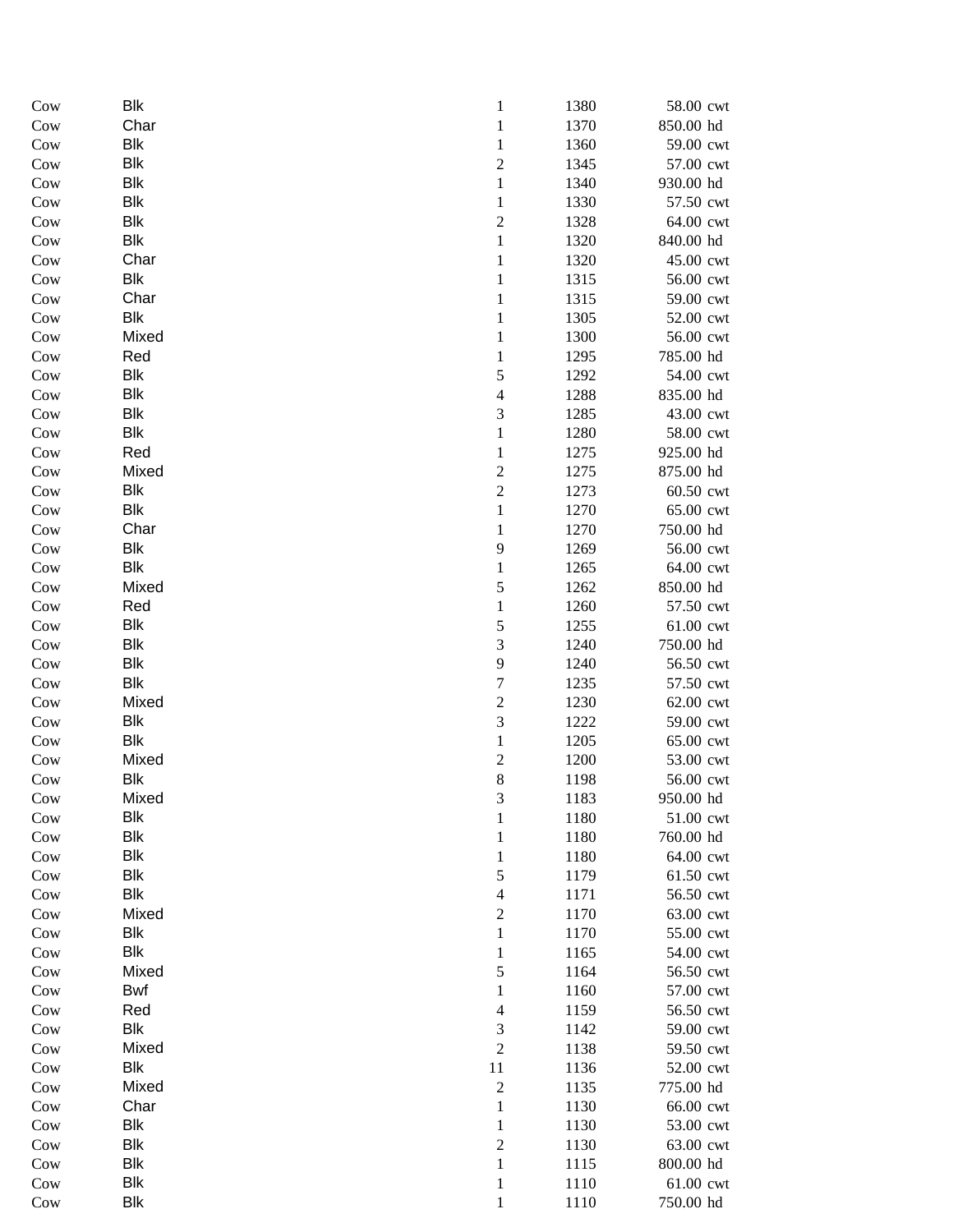| Cow          | Char                | $\,1$                       | 1110         | 55.00 cwt              |
|--------------|---------------------|-----------------------------|--------------|------------------------|
| Cow          | Mixed               | $\sqrt{2}$                  | 1105         | 860.00 hd              |
| Cow          | Mixed               | $\mathbf{9}$                | 1097         | 54.50 cwt              |
| Cow          | <b>Blk</b>          | $\overline{c}$              | 1083         | 61.00 cwt              |
| Cow          | Xbred               | $\,1$                       | 1080         | 700.00 hd              |
| Cow          | Blk                 | $\,1$                       | 1075         | 44.00 cwt              |
| Cow          | Rwf                 | $\mathbf{1}$                | 1075         | 66.50 cwt              |
| Cow          | Mixed               | 10                          | 1060         | 57.00 cwt              |
| Cow          | <b>Blk</b>          | $\mathbf{1}$                | 1055         | 50.00 cwt              |
| Cow          | Mixed               | 5                           | 1054         | 58.00 cwt              |
| Cow          | Blk                 | $\,1$                       | 1045         | 36.00 cwt              |
| Cow          | Blk                 | $\sqrt{2}$                  | 1038         | 56.00 cwt              |
| Cow          | <b>Bwf</b>          | $\,1$                       | 1025         | 48.00 cwt              |
| Cow          | Mixed               | $\ensuremath{\mathfrak{Z}}$ | 1013         | 54.00 cwt              |
| Cow          | <b>Blk</b><br>Mixed | 10                          | 1013         | 59.00 cwt              |
| Cow<br>Cow   | Blk                 | $\sqrt{5}$<br>$\,1$         | 1013<br>1000 | 61.00 cwt<br>51.00 cwt |
| Cow          | <b>Bwf</b>          | $\mathbf 1$                 | 990          | 73.00 cwt              |
| Cow          | <b>Blk</b>          | $\overline{4}$              | 981          | 785.00 hd              |
| Cow          | Char                | $\mathbf{1}$                | 965          | 750.00 hd              |
| Cow          | <b>Blk</b>          | $\,1$                       | 960          | 51.00 cwt              |
| Cow          | Mixed               | $\sqrt{6}$                  | 953          | 650.00 hd              |
| Cow          | <b>Blk</b>          | $\overline{\mathbf{c}}$     | 953          | 59.00 cwt              |
| Cow          | <b>Blk</b>          | 3                           | 945          | 62.50 cwt              |
| Cow          | Blk                 | $\,1$                       | 940          | 50.00 cwt              |
| Cow          | <b>Bwf</b>          | $\mathbf{1}$                | 935          | 63.00 cwt              |
| Cow          | Red                 | $\mathbf{1}$                | 930          | 740.00 hd              |
| Cow          | Mixed               | 5                           | 914          | 72.00 cwt              |
| Cow          | Mixed               | 5                           | 913          | 650.00 hd              |
| Cow          | Mixed               | 3                           | 905          | 51.00 cwt              |
| Cow          | <b>Blk</b>          | $\sqrt{2}$                  | 895          | 56.00 cwt              |
| Cow          | Mixed               | 3                           | 867          | 52.00 cwt              |
| Cow          | <b>Blk</b>          | $\,1$                       | 865          | 550.00 hd              |
| Cow          | <b>Blk</b>          | $\,1$                       | 860          | 46.00 cwt              |
| Cow          | Blk                 | $\boldsymbol{2}$            | 838          | 71.00 cwt              |
| Cow          | Rwf                 | $\,1$                       | 835          | 570.00 hd              |
| Cow          | <b>Blk</b>          | $\mathbf{I}$                | 825          | 490.00 hd              |
| Cow          | <b>Blk</b>          | $\mathbf{1}$                | 820          | 50.00 cwt              |
| Cow          | <b>Blk</b>          | $\,1$                       | 810          | 550.00 hd              |
| Cow          | <b>Blk</b>          | 3                           | 793          | 51.00 cwt              |
| Cow          | Bwf                 | $\mathbf{1}$                | 730          | 400.00 hd              |
| Cow          | Hereford            | $\mathbf{1}$                | 700          | 45.00 cwt              |
| Cow          | Mixed               | $\overline{4}$              | 680          | 42.00 cwt              |
| <b>Bulls</b> |                     |                             |              |                        |
| Bull         | <b>Blk</b>          | $\mathbf{1}$                | 2300         | 81.00 cwt              |
| Bull         | <b>Blk</b>          | $\mathbf{1}$                | 1995         | 81.50 cwt              |
| Bull         | <b>Blk</b>          | $\mathbf 1$                 | 1895         | 90.00 cwt              |
| Bull         | <b>Blk</b>          | $\mathbf{1}$                | 1805         | 82.00 cwt              |
| Bull         | <b>Blk</b>          | $\mathbf{1}$                | 1795         | 84.00 cwt              |
| Bull         | <b>Blk</b>          | $\,1$                       | 1780         | 68.00 cwt              |
| Bull         | <b>Blk</b>          | 5                           | 1764         | 85.00 cwt              |
| <b>Bull</b>  | <b>Blk</b>          | $\,1$                       | 1755         | 82.00 cwt              |
| <b>Bull</b>  | <b>Blk</b>          | $\mathbf 1$                 | 1725         | 83.00 cwt              |
| <b>Bull</b>  | <b>Blk</b>          | $\mathbf 1$                 | 1715         | 74.00 cwt              |
| <b>Bull</b>  | <b>Blk</b>          | $\mathbf{1}$                | 1710         | 88.00 cwt              |
| <b>Bull</b>  | <b>Blk</b>          | $\mathbf{1}$                | 1695         | 84.00 cwt              |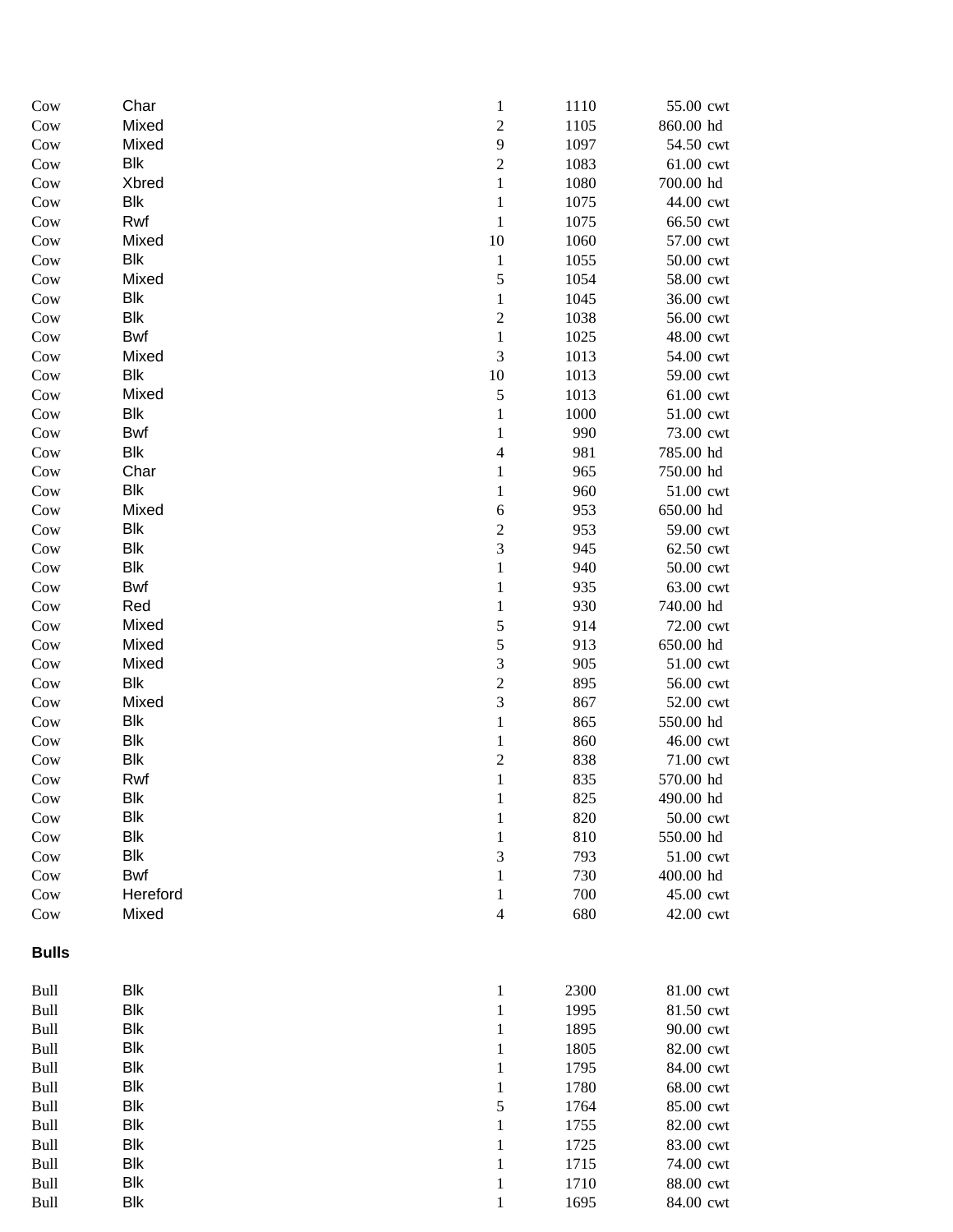| <b>Bull</b> | <b>Blk</b> |   | 1690 | 80.50 cwt |
|-------------|------------|---|------|-----------|
| <b>Bull</b> | <b>Blk</b> |   | 1670 | 78.00 cwt |
| <b>Bull</b> | <b>Blk</b> |   | 1645 | 84.00 cwt |
| <b>Bull</b> | <b>Blk</b> | 1 | 1635 | 86.00 cwt |
| <b>Bull</b> | Hereford   |   | 1595 | 81.00 cwt |
| <b>Bull</b> | Blk        |   | 1580 | 82.00 cwt |
| <b>Bull</b> | Red        |   | 1535 | 80.00 cwt |
| <b>Bull</b> | Hereford   |   | 1415 | 74.00 cwt |
| <b>Bull</b> | Blk        |   | 1365 | 77.00 cwt |
| <b>Bull</b> | <b>Blk</b> |   | 1360 | 76.00 cwt |
| <b>Bull</b> | Hereford   |   | 1315 | 36.00 cwt |
| <b>Bull</b> | Blk        |   | 1300 | 77.00 cwt |
| <b>Bull</b> | Blk        |   | 1095 | 69.00 cwt |
| <b>Bull</b> | Red        |   | 895  | 75.00 cwt |